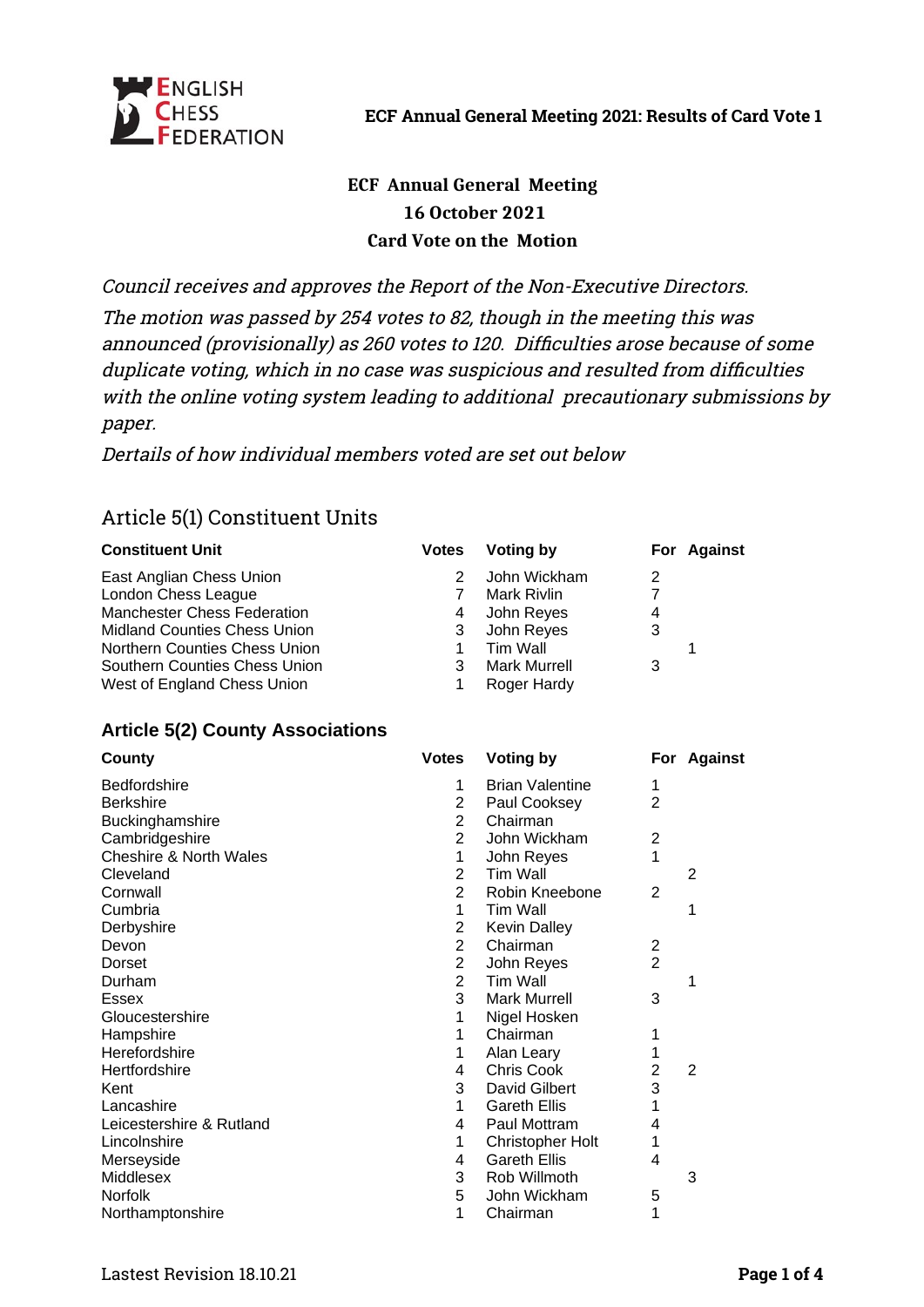

**ECF Annual General Meeting 2021: Results of Card Vote 1**

| Northumberland  | 3 | Alex McFarlane       | 3 |   |
|-----------------|---|----------------------|---|---|
| Nottinghamshire | 4 | <b>Tim Walker</b>    | 4 |   |
| Oxfordshire     | 3 | Mike Truran          | 3 |   |
| Shropshire      | 3 | Nicholas Rutter      |   |   |
| Somerset        | 2 | Nigel Towers         | 2 |   |
| Staffordshire   |   | <b>Paul Sharratt</b> | 1 |   |
| Suffolk         | 2 | Bob L Jones          |   |   |
| Surrey          | 3 | Paul Shepherd        | 3 |   |
| <b>Sussex</b>   | 3 | Peter Farr           | 3 |   |
| Warwickshire    | 3 | Nigel Towers         | 3 |   |
| Wiltshire       |   | Rob Willmoth         |   | 1 |
| Worcestershire  | 2 | <b>Paul Sharratt</b> | 2 |   |
| Yorkshire       | 3 | Steve Mann           | 3 |   |
|                 |   |                      |   |   |

### **Article 5(3) Chess Leagues**

| League                                | <b>Votes</b>   | <b>Voting By</b>        |                         | For Against    |
|---------------------------------------|----------------|-------------------------|-------------------------|----------------|
| 4NCL                                  | 20             | Mike Truran             | 20                      |                |
| Birmingham & District League          | 7              | Chairman                | 7                       |                |
| Blackpool & Fylde League              | $\mathbf{1}$   | Malcolm Peacock         | 1                       |                |
| Bolton & District Chess League        | $\mathbf{1}$   | Pete Kobryn             |                         |                |
| Bournemouth & District League         | $\overline{c}$ | John Reyes              | $\overline{c}$          |                |
| <b>Bradford &amp; District League</b> | 3              | <b>Tim Wall</b>         |                         | 3              |
| <b>Briant Poulter Chess League</b>    | $\overline{c}$ | Neill Cooper            | $\overline{c}$          |                |
| <b>Bristol &amp; District League</b>  | 6              | Roger Hardy             |                         |                |
| Bronowski Trophy                      | $\mathbf{1}$   | <b>Nick Faulks</b>      | $\mathbf 1$             |                |
| Bury & Rochdale League                | $\mathbf{1}$   | Tim Wall                |                         | $\mathbf 1$    |
| Cannock & District League             | $\mathbf 1$    | Paul Sharratt           | $\mathbf{1}$            |                |
| Central Lancashire League             | $\mathbf{1}$   | Tim Wall                |                         | $\mathbf 1$    |
| Central London League                 | $\overline{c}$ | <b>Robert Stern</b>     | 2                       |                |
| <b>Chess 2020</b>                     | $\mathbf{1}$   | Peter Hornsby           |                         |                |
| Chester & District League             | $\overline{c}$ | Chairman                | $\overline{c}$          |                |
| Chiltern League                       | $\mathbf{1}$   | <b>Nigel Dennis</b>     | $\mathbf{1}$            |                |
| <b>City Chess Association</b>         | $\mathbf{1}$   | Rob Willmoth            |                         | 1              |
| Coventry & District League            | $\overline{c}$ | Hok Chiu                |                         |                |
| Croydon & District League             | $\mathbf{1}$   | <b>Nick Faulks</b>      | 1                       |                |
| Darlington & District League          | $\mathbf 1$    | Michael Siddle          | $\mathbf{1}$            |                |
| Dudley & District League              | $\mathbf{1}$   | Paul Sharratt           | $\mathbf{1}$            |                |
| Exeter & District League              | $\mathbf 1$    | Chairman                | 1                       |                |
| Hertford & District League            | $\mathbf{1}$   | <b>Charles Willbe</b>   |                         |                |
| Hillingdon & District League          | $\mathbf{1}$   | Nigel Colter            | 1                       |                |
| Hull & District Chess Association     | 3              | Stephen Greep           | 3                       |                |
| Lancaster & Morecambe League          | $\mathbf{1}$   | Chairman                | 1                       |                |
| Leamington & District League          | $\overline{c}$ | Hok Chiu                |                         |                |
| Leeds League                          | 3              | Steve Mann              | 3                       |                |
| London Public Service Chess League    | $\overline{2}$ | David Gilbert           | $\overline{c}$          |                |
| Mid-Sussex League                     | $\overline{c}$ | Peter Farr              | $\overline{c}$          |                |
| North Circular Chess League           | $\overline{c}$ | <b>Philip Staniland</b> | $\overline{c}$          |                |
| North East League                     | $\mathbf{1}$   | <b>Tim Wall</b>         |                         | 1              |
| North Essex League                    | $\overline{c}$ | Chris Fegan             |                         | $\overline{2}$ |
| North Gloucestershire Chess League    | $\overline{c}$ | Nigel Hosken            |                         |                |
| North Staffordshire League            | $\overline{c}$ | <b>Paul Sharratt</b>    | $\overline{c}$          |                |
| Portsmouth & District League          | $\mathbf{1}$   | Chairman                | $\mathbf{1}$            |                |
| South East Lancashire League          | $\mathbf{1}$   | John Reyes              | $\mathbf{1}$            |                |
| South Tynedale League                 | $\mathbf{1}$   | Tim Wall                |                         | $\mathbf 1$    |
| Southampton League                    | $\overline{c}$ | Chairman                | $\overline{c}$          |                |
| Southend & District League            | $\overline{c}$ | <b>Howard Grist</b>     |                         |                |
| <b>Stockport Chess League</b>         | $\overline{c}$ | John Reyes              | $\overline{\mathbf{c}}$ |                |
| <b>Stockport Rapidplay League</b>     | $\mathbf{1}$   | John Reyes              | $\mathbf{1}$            |                |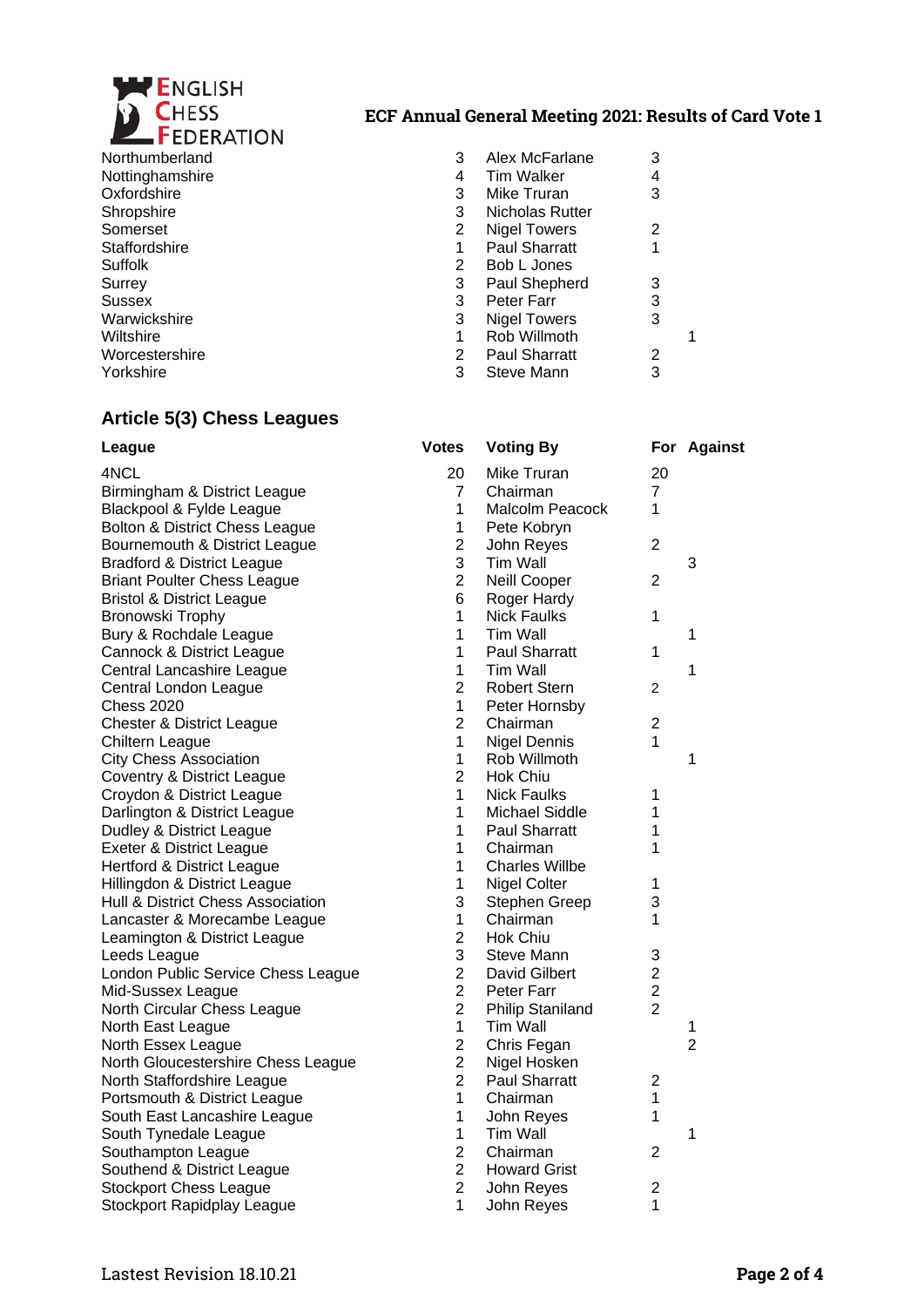

#### **ECF Annual General Meeting 2021: Results of Card Vote 1**

| <b>Surrey Border League</b>           | Mike Gunn            | $\overline{c}$ |
|---------------------------------------|----------------------|----------------|
| Thames Valley League                  | <b>Nigel Dennis</b>  | 3              |
| Thanet & East Kent Chess League       | Ian Hames            |                |
| Torbay League                         | John Reyes           | $\overline{c}$ |
| Warrington & District Chess League    | John Reyes           | $\mathbf{1}$   |
| Wirral Chess League                   | David Farley         |                |
| Wolverhampton & District Chess League | <b>Paul Sharratt</b> | $\overline{c}$ |
| Worcester & District League           | <b>Paul Sharratt</b> | $\mathbf{1}$   |

#### **Article 5(4) Chess Congresses**

| <b>Congress</b>                         | <b>Votes</b>   | <b>Voting By</b>    |                | For Against    |
|-----------------------------------------|----------------|---------------------|----------------|----------------|
| <b>Barnet Knights</b>                   | $\overline{c}$ | Rob Willmoth        |                | 2              |
| Berks & Bucks Congress                  | $\mathbf 1$    | <b>Nigel Dennis</b> | 1              |                |
| <b>Blackpool Chess Conference</b>       | $\overline{2}$ | Tim Wall            |                | $\overline{2}$ |
| <b>Bolton Easter Congress</b>           | $\mathbf 1$    | Julian Clissold     | 1              |                |
| <b>British Rapidplay</b>                | $\mathbf 1$    | <b>Brent Kitson</b> |                |                |
| <b>Bury St Edmunds Congress</b>         | $\mathbf 1$    | John Wickham        | $\mathbf{1}$   |                |
| Caplin Hastings International Congress  | 3              | Alex McFarlane      | 3              |                |
| <b>Castle Chess</b>                     | 1              | <b>Tony Corfe</b>   |                |                |
| Central London Chess Congress           | $\mathbf 1$    | John Sargent        |                |                |
| <b>Chess Coaching Services</b>          | $\overline{2}$ | Rob Willmoth        |                | $\overline{c}$ |
| <b>Chess in Schools and Communities</b> | 4              | Chris Fegan         |                | 4              |
| Coulsdon Chess Fellowship               | 9              | Rob Willmoth        |                | 9              |
| Crowborough Congress                    | $\mathbf{1}$   | Peter Farr          | 1              |                |
| Delancey UK Schools Chess Challenge     | 25             | Alex Longson        | 25             |                |
| Doncaster Congress                      | $\mathbf{1}$   | Steve Mann          | 1              |                |
| East Devon Chess Congress               | $\mathbf 1$    | Chairman            | 1              |                |
| Frodsham Congress                       | $\mathbf 1$    | Pat Ridley          |                |                |
| Frome                                   | $\mathbf 1$    | Gerry Jepps         |                |                |
| <b>Gibraltar Masters</b>                | 5              | Chairman            |                |                |
| <b>Golders Green</b>                    | 4              | Rob Willmoth        |                | 4              |
| <b>Hampstead Congress</b>               | 5              | Rob Willmoth        |                | 5              |
| <b>Heywood Congress</b>                 | $\mathbf 1$    | Tim Wall            |                | $\mathbf{1}$   |
| Kent Junior Chess Association           | 3              | Jo Wildman          |                |                |
| Kidlington Chess Tournment              | $\mathbf{1}$   | Mike Truran         | 1              |                |
| King's Place Chess Festival             | $\mathbf 1$    | Rob Willmoth        |                | $\mathbf 1$    |
| Leek Congress                           | $\mathbf{1}$   | Roger Edwards       |                |                |
| Leyland Congress                        | $\mathbf 1$    | Chairman            | 1              |                |
| London Junior Chess Championships       | 6              | Arnold Lutton       |                | 6              |
| <b>Maidenhead Juniors</b>               | $\overline{2}$ | <b>Nigel Dennis</b> | 2              |                |
| National Chess Junior Squad             | $\mathbf 1$    | Marc Shaw           |                |                |
| Northumbria Chess Masters               | $\mathbf{1}$   | Tim Wall            |                | 1              |
| Northumbria Junior Chess Association    | $\mathbf{1}$   | Tim Wall            |                | $\mathbf{1}$   |
| Pimlico Summer Tournament               | $\mathbf 1$    | <b>Robert Stern</b> | 1              |                |
| <b>Preston Chess Congress</b>           | 1              | Malcolm Peacock     | 1              |                |
| <b>Ribble Congresses</b>                | 1              | Julian Clissold     | 1              |                |
| <b>Richmond Junior CC</b>               | 3              | Aga Milewska        | 3              |                |
| Scarborough Congress                    | $\overline{c}$ | Alex McFarlane      | $\overline{2}$ |                |
| South Lakes Congress                    | $\mathbf{1}$   | Tim Wall            |                | 1              |
| Southend Easter Congress                | $\mathbf{1}$   | Gavin Hughes        |                |                |
| <b>St Albans Congress</b>               | $\overline{2}$ | Ray Claret          |                |                |
| Stockport Rapidplay                     | $\mathbf 1$    | John Reyes          | 1              |                |
| <b>Surrey Congress</b>                  | $\mathbf 1$    | Paul Shepherd       | 1              |                |
| Wiltshire Junior Chess                  | $\mathbf{1}$   | Rob Willmoth        |                |                |
| <b>Witney Rapidplay</b>                 | $\mathbf 1$    | Mike Truran         | 1              |                |
| <b>Witney Weeklend Congress</b>         | 1              | Mike Truran         | $\mathbf 1$    |                |